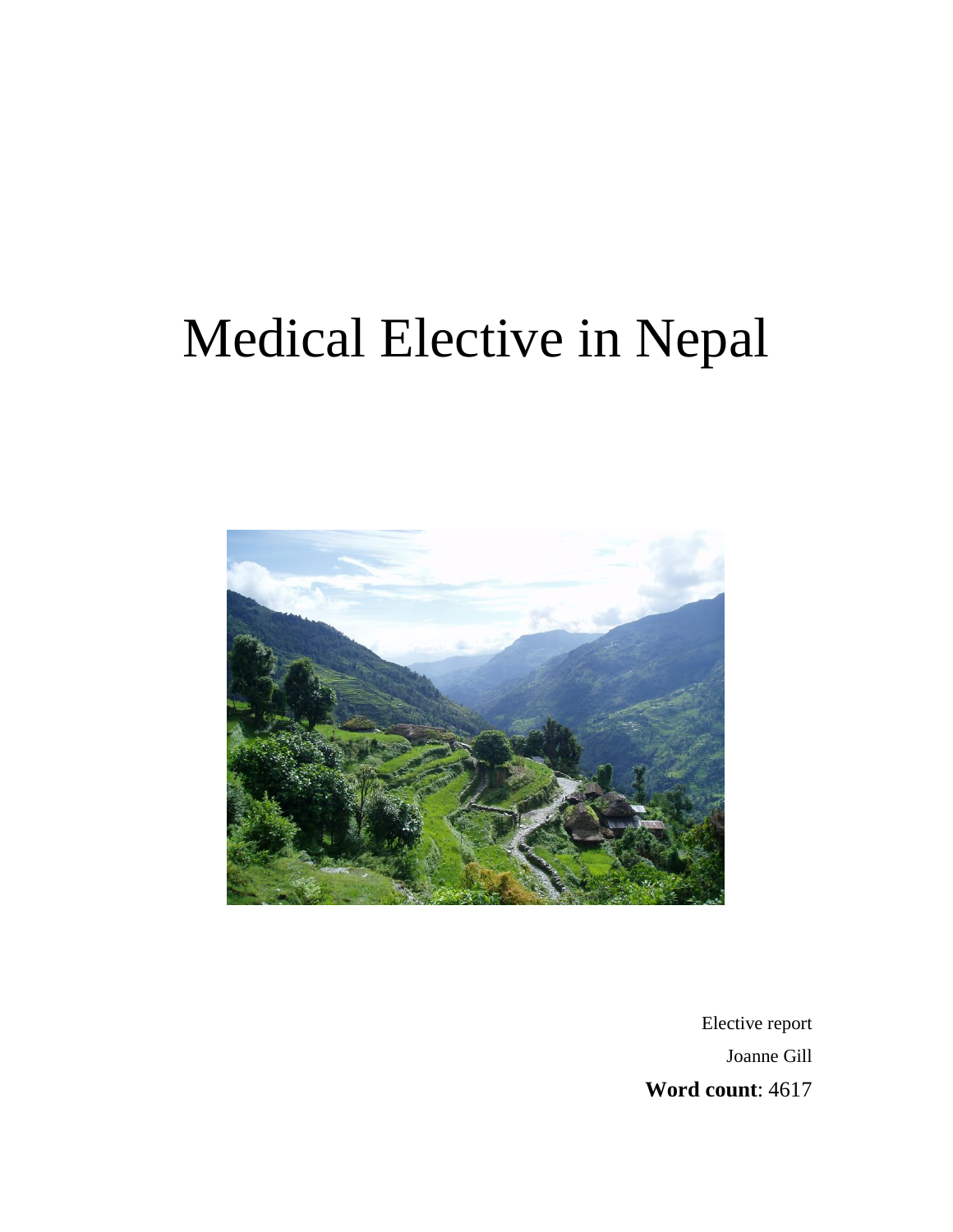# **Medical Elective in Nepal**

## Venues

September: Gorkha Municipal Hospital, Gorkha District, Nepal October: Kanti Children's Hospital, Kathmandu, Nepal

## Health & Safety Risk Assessment

I identified several risks before leaving for my elective. These were:

- 1. Infectious disease and injury
- 2. Malaria, Japanese B Encephalitis and other endemic diseases
- 3. Political volatility
- 4. Crime
- 5. Offending local customs

I addressed these risks as follows:

- 1. To minimise my risk of getting gastroenteritis I avoided drinking tap water and eating food from street vendors, etc. I took Ciprofloxacin and Metronidazole in case I did develop an infection. I prepared a basic first aid kit.
- 2. I obtained the appropriate vaccinations and took malaria prophylaxis. Postexposure prophylaxis was unnecessary as the incidence of HIV in Nepal is less than 1%.
- 3. Although the political situation in Nepal has been volatile in the past few years, the foreign office website did not advise against travel and I thoroughly researched the climate before leaving. As advised by the FCO, I avoided large gatherings and public demonstrations
- 4. I ensured that I always locked my personal belongings up and avoided travelling alone at night.
- 5. As Nepali culture is much more conservative than ours, I always dressed appropriately, avoiding shorts and sleeveless tops.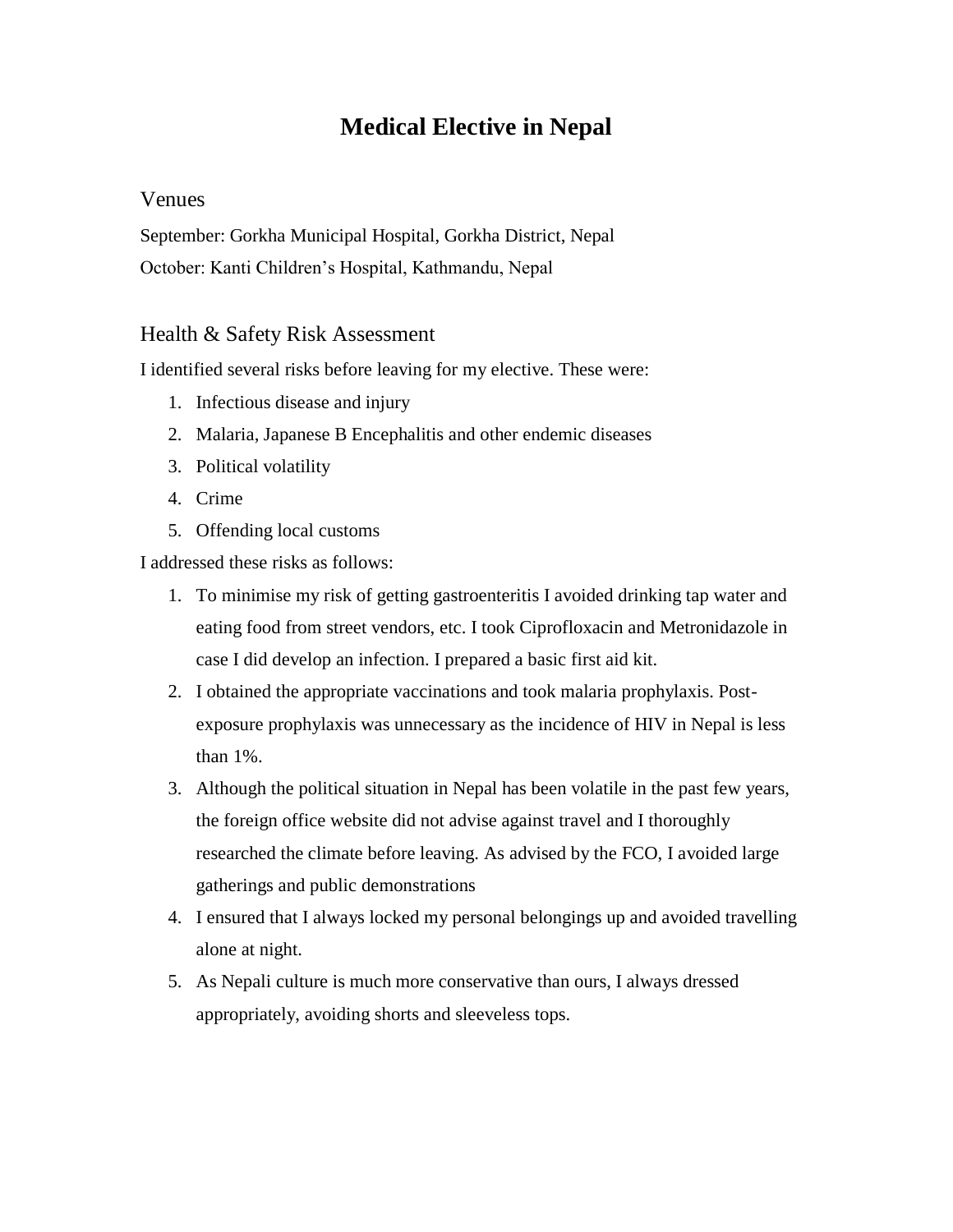**Supervisors** 

UK: Dr Chris Ree

Nepal: Dr Ramesh Bikram Singh, Gorkha Municipal Hospital

Dr Kailash Prasad Sah, Kanti children's Hospital

## Aims and objectives

The general aim of my elective was to gain an understanding of the healthcare system in Nepal and to compare it with ours here in the UK. I also sought to improve my clinical skills and to learn about diseases common in the developing world but rarely seen in the West.

 The two placements I organised were very different; one was in a small district hospital in the countryside and the other in a large children's hospital in Kathmandu. I chose these extremes in order to compare the provision of healthcare in rural and urban areas, thus gaining a deeper insight into the system as a whole.

## Healthcare in Nepal

The public sector is the dominant provider of services, although there are a few private hospitals. Access to healthcare is a big problem. The majority of the population live in rural areas, many in remote and difficult-to-access terrain. Only 65% of rural dwellers live within 1 hour's travel of a public health post and just 10% within 1 hour of a hospital. [1].

 The healthcare system in Nepal consists of rural health outposts, small district hospitals and a small number of larger regional or centralised hospitals. When someone becomes ill, the first help they seek is often from their local pharmacy. If this doesn't help, they go to their nearest outpost, and from there the closest district hospital; this may be several days walk from their home. If their condition is serious, they must be transferred to one of the large hospitals. The health outposts are frequently understaffed and very poorly equipped.

 The system is very much centralised; most financial and management decisions are made centrally, despite the passing of legislation to allow regional organisation. This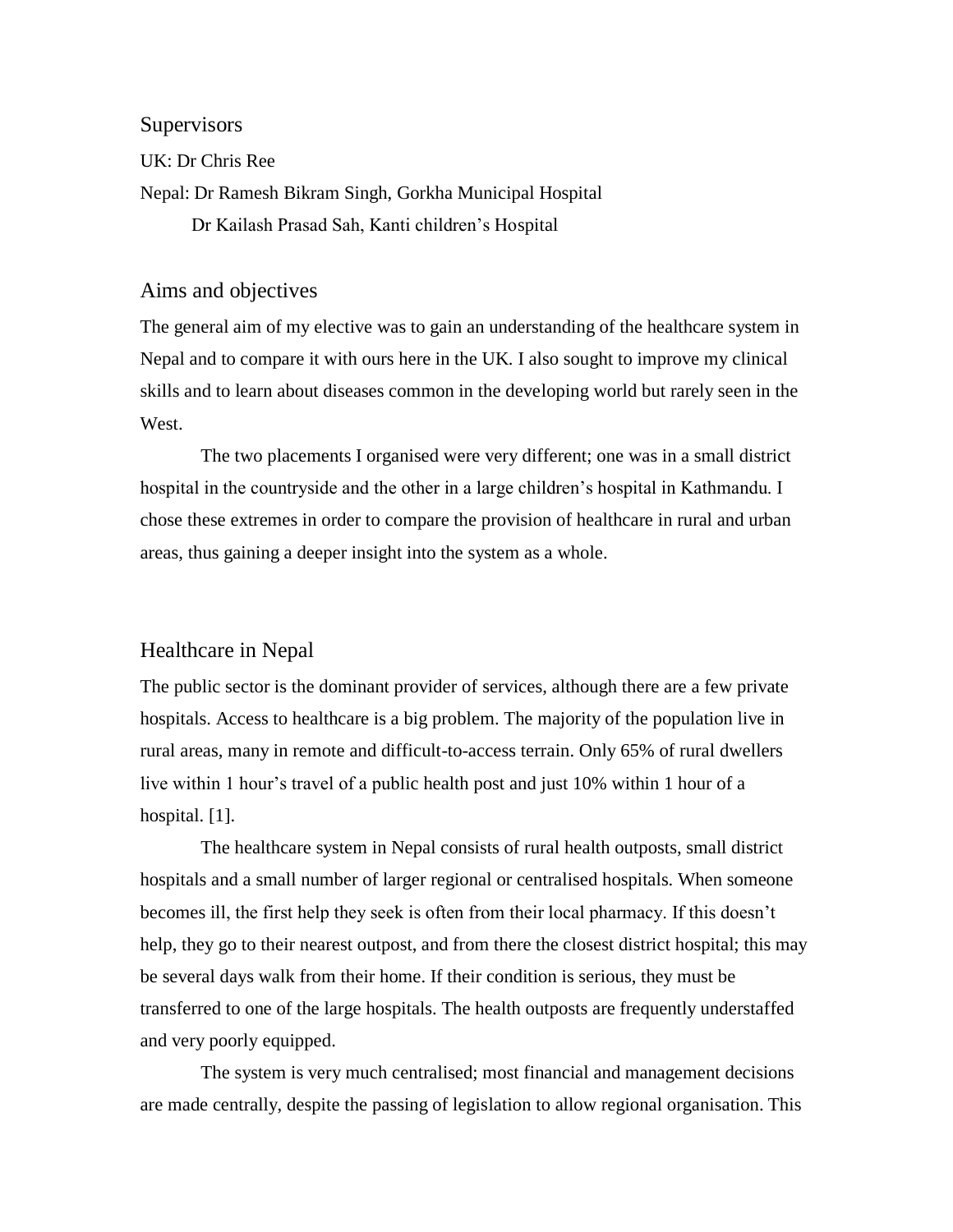makes it difficult for the highly fragmented population to receive equality of healthcare. Government expenditure on health is meagre (just 6% of the national budget); nearly 75% is met by private sources, mostly foreign aid.

 The disease burden consists largely of communicable disease; 50% of the disease burden affects the under fives. The infant mortality rate is 62/1000 and life expectancy is 61.12 for men, 60.75 for women [2].

 A large number of the population benefits from Ayurvedic medicine, which has its own department in the Ministry of Health. This is mostly used in conjunction with modern medicine.

## First placement: Gorkha District Hospital

#### **Structure and organisation**

Gorkha hospital has 15 beds; this capacity is almost doubled during busy periods, when the extra patients are accommodated on rough wooden benches. There is an outpatient "department" which essentially serves as a GP surgery; patients are seen two at a time by two doctors in one room. There is also a delivery room, a treatment room, an emergency room and a very basic laboratory.

 There are four doctors and approximately 10 nurses. One of the doctors conducts a morning and evening ward round and one is on call 24 hours a day. There are several "community medical assistants" who conduct their own consultations, prescribe medications and staff the emergency room. This position requires 3 years' training.

 Patients pay for their consultation, inpatient care and treatment. If a patient is over 60 or "very poor", their care is paid for by the hospital's poor fund. This decision is made at the discretion of the doctors; there is no formal assessment.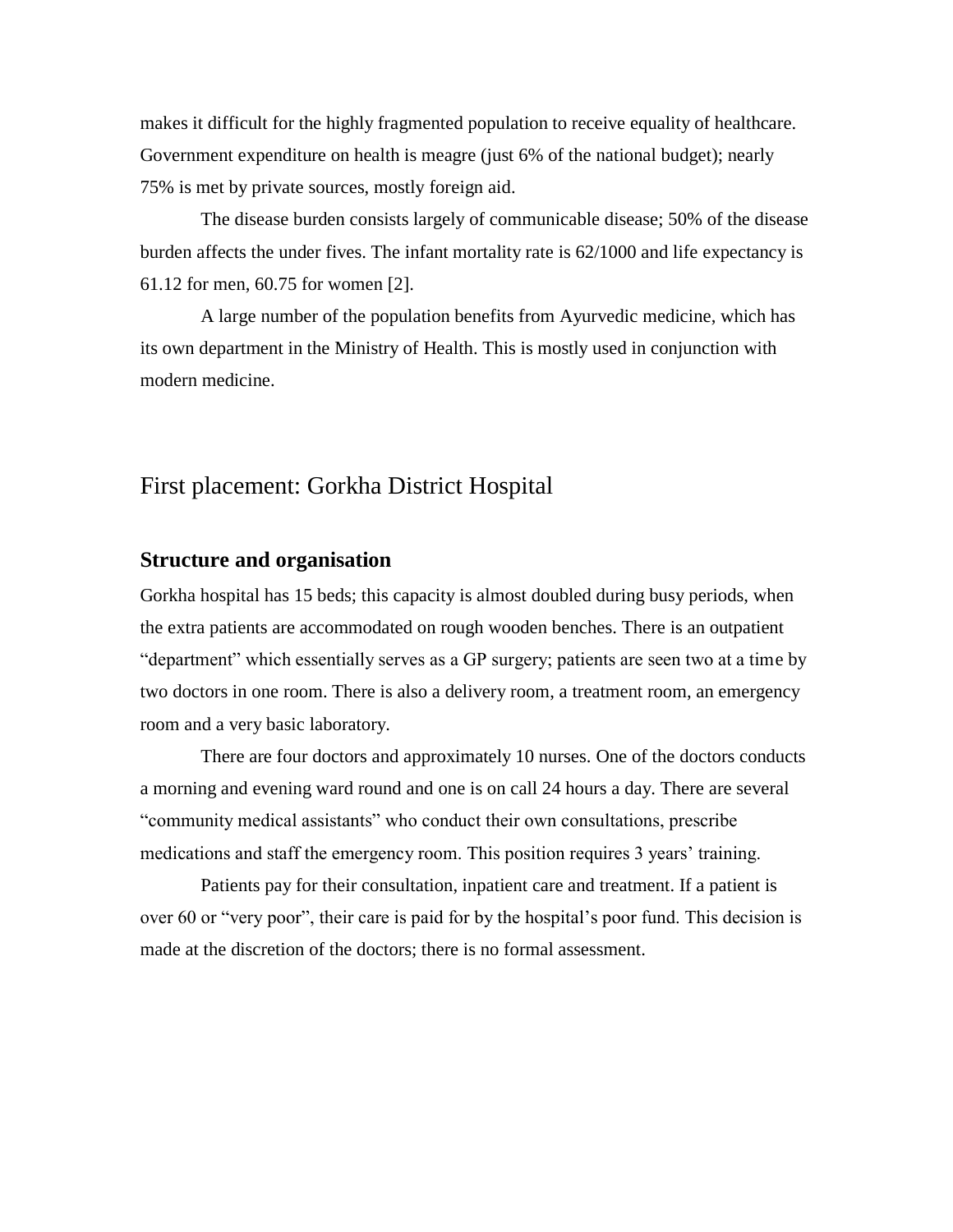

One of the two wards at Gorkha

## **Conditions seen**

 I accumulated good knowledge of the common conditions seen in Gorkha hospital (enteric fever, pneumonia and became familiar with their treatment protocols. Saw several cases of TB.

The overwhelming majority of the caseload consists of infectious disease; mostly enteric fever, pneumonia and urinary tract infections with some TB, malaria and cellulitis. Because so many of the population have such limited access to healthcare, people present at a much later stage of their illness than they do in the UK.

 Due to the extremely limited laboratory facilities, much of the diagnosis is clinical; there is no culture facility and the basic tests that are performed are rarely relied upon. Infections are therefore treated empirically according to national protocols. A "syndromic approach" is often taken due to this absence of diagnostic resources. For example, any woman who presents with vaginal discharge is diagnosed with "Vaginal Discharge Syndrome" and prescribed a cocktail of antibiotics to cover Gram positives, Gram negatives and anaerobes, plus an antifungal.

 Deliveries were all conducted without any form of analgesia and most women received episiotomies to reduce the risk of serious tears.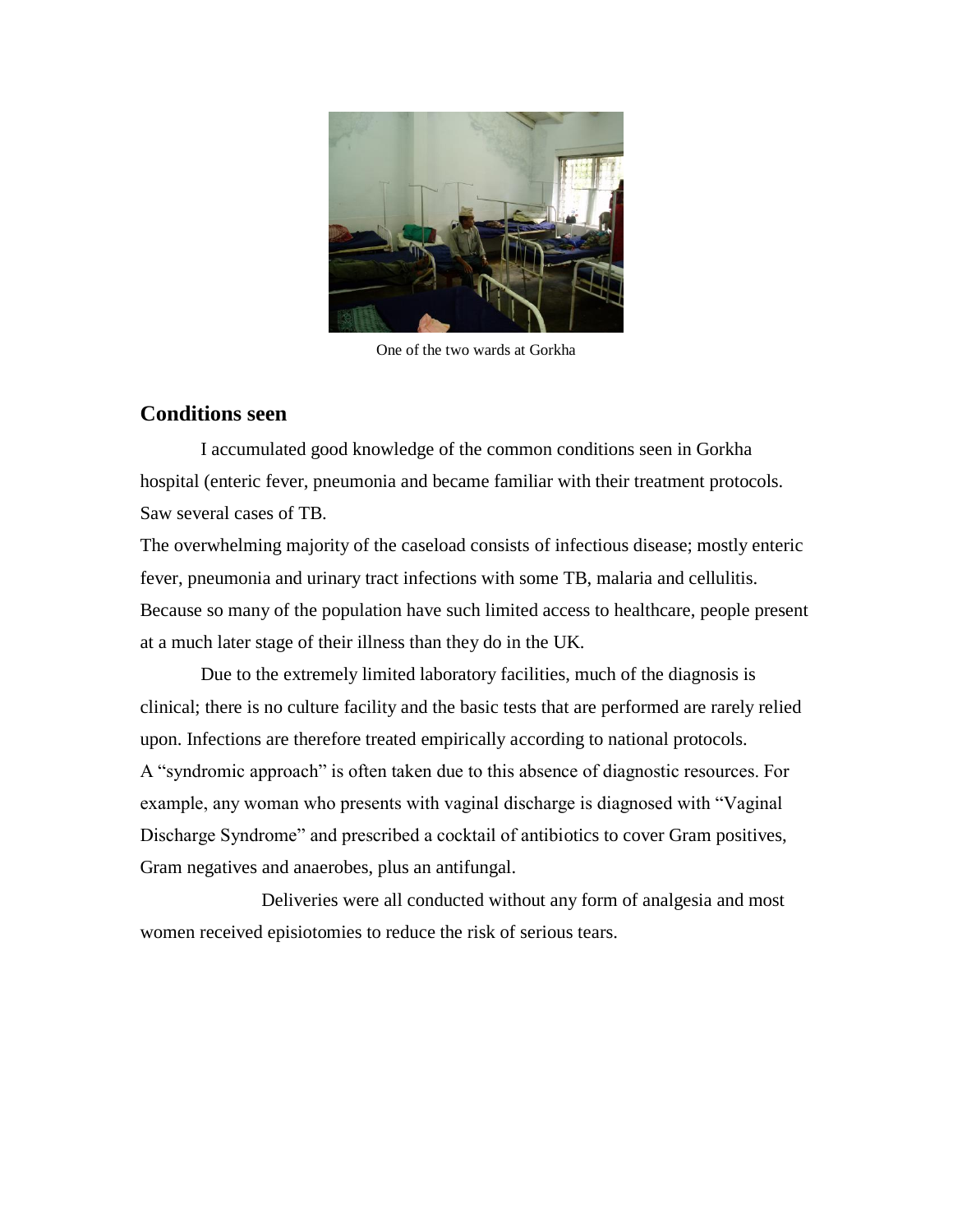## **Clinical skills**

Unfortunately, due to the language barrier I was not able to practice my history taking skills. I did however examine many patients on the wards; I improved my auscultation skills, particularly the recognition of clinical signs relating to different stages of pneumonia. I also assisted at several deliveries, and gained my first experience of wound dressing and cleaning.

 I saw several children with fractures; the approach to these was rather primitive. After being X-rayed all fractures were reduced, even greenstick fractures. IV ketamine was administered as a dissociative, which resulted in hallucinations in the older children – this was distressing to observe as their hallucinations caused them to scream repetitively, although they never seemed to remember the experience. The first case I was present for made me very light-headed and I had to leave the room, but by the end of the placement my stomach was strengthened and I was able to assist in all the reductions; I considered this quite a personal achievement as I had been considerably phobic of broken bones since breaking my arm as a child!

## **Patient satisfaction questionnaire**

With the help of an interpreter, my colleague and I conducted a patient satisfaction questionnaire (a proforma is included overleaf).

## *Methods*

We included all patients being discharged from the inpatient wards over a 2 week period. We asked 100 patients to score various aspects of the hospital's service, with the aim of providing the doctors and other staff with feedback and identifying areas which could be improved. Where the patient was below the age of 16, we asked a parent to complete the questionnaire.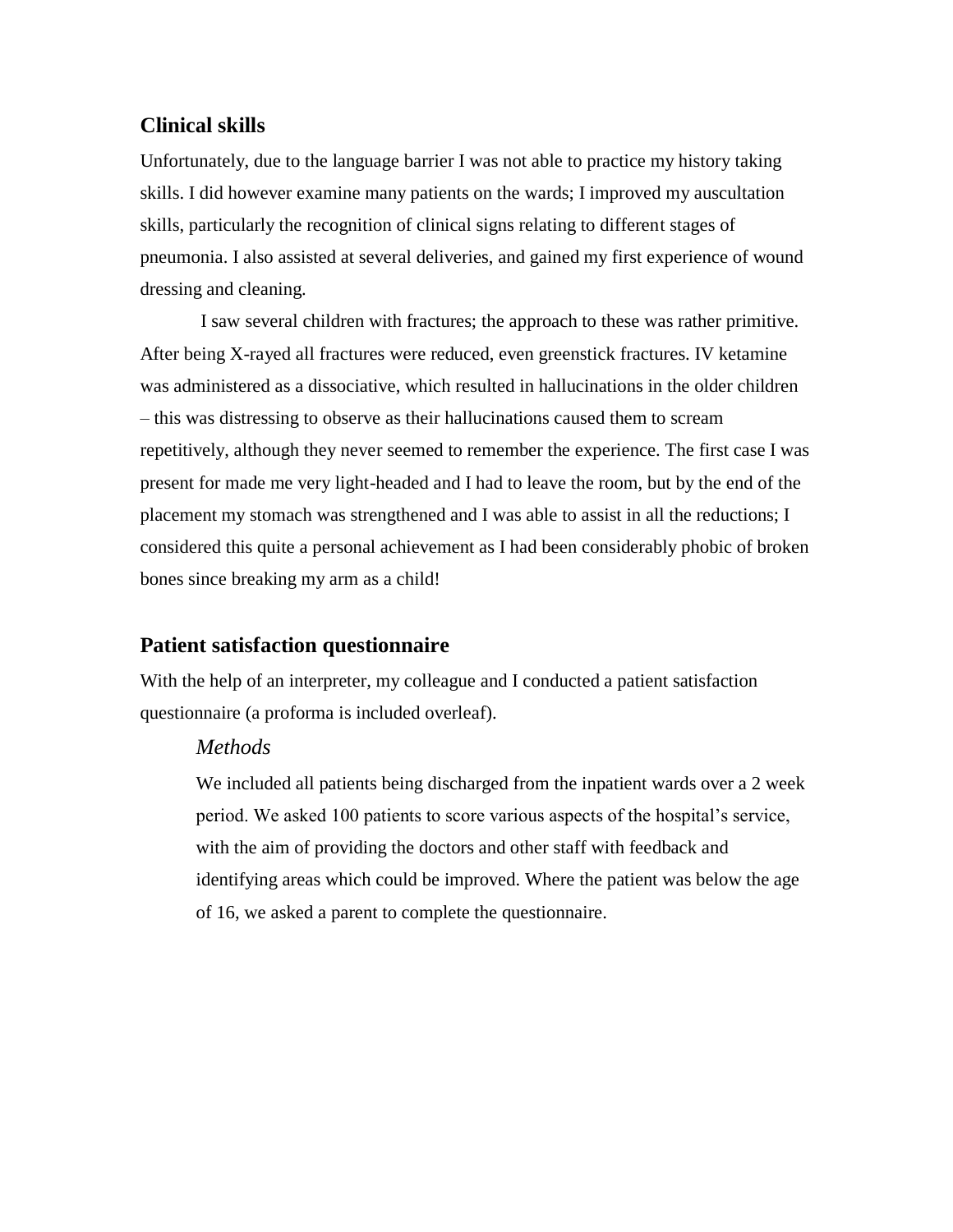## Patient satisfaction questionnaire

**Demographics** 

1 .Age:

2. Sex:

- 3. Ethnic group:
- 4. Educational level: None/primary/lower secondary/upper secondary/above
- 5. Literacy: Can read and write/can write/can read/illiterate
- 6. Distance travelled: less than 3km/3-6km/over 6km

Score the following areas from  $1 - 5$ 

- $(5 = \text{very good}; 4 = \text{good}; 3 = \text{OK}; 2 = \text{poor}; 1 = \text{very poor})$
- 7. Are the opening times appropriate?
- 8. Did the doctor listen?
- 9. Did the doctor give time?
- 10. Did the doctor explain the diagnosis?
- 11. Did the doctor give good advice and treatment?
- 12. Were nurses and other staff friendly and helpful?
- 13. Are the prices fair?
- 14. Is the building clean and neat?
- 15. Is the level of privacy adequate?

#### Open questions

16. What did you like most about the hospital?

- 17. What do you like least about the hospital?
- 18. What do you think could be improved?

## *Ethical considerations*

We first obtained permission to conduct the questionnaire from the chief medical officer. We anonymised all data collected. Each patient was asked for verbal consent and informed that their personal information would not be used.

## *Results*

**Demographics** 

- 55% of patients included were female and 45% male.
- The average age was 30.
- There were 14 different ethnic groups
- Excluding patients below school age, 37% of the women and 66% of the men were literate
- 50% patients had travelled over 6km to reach the hospital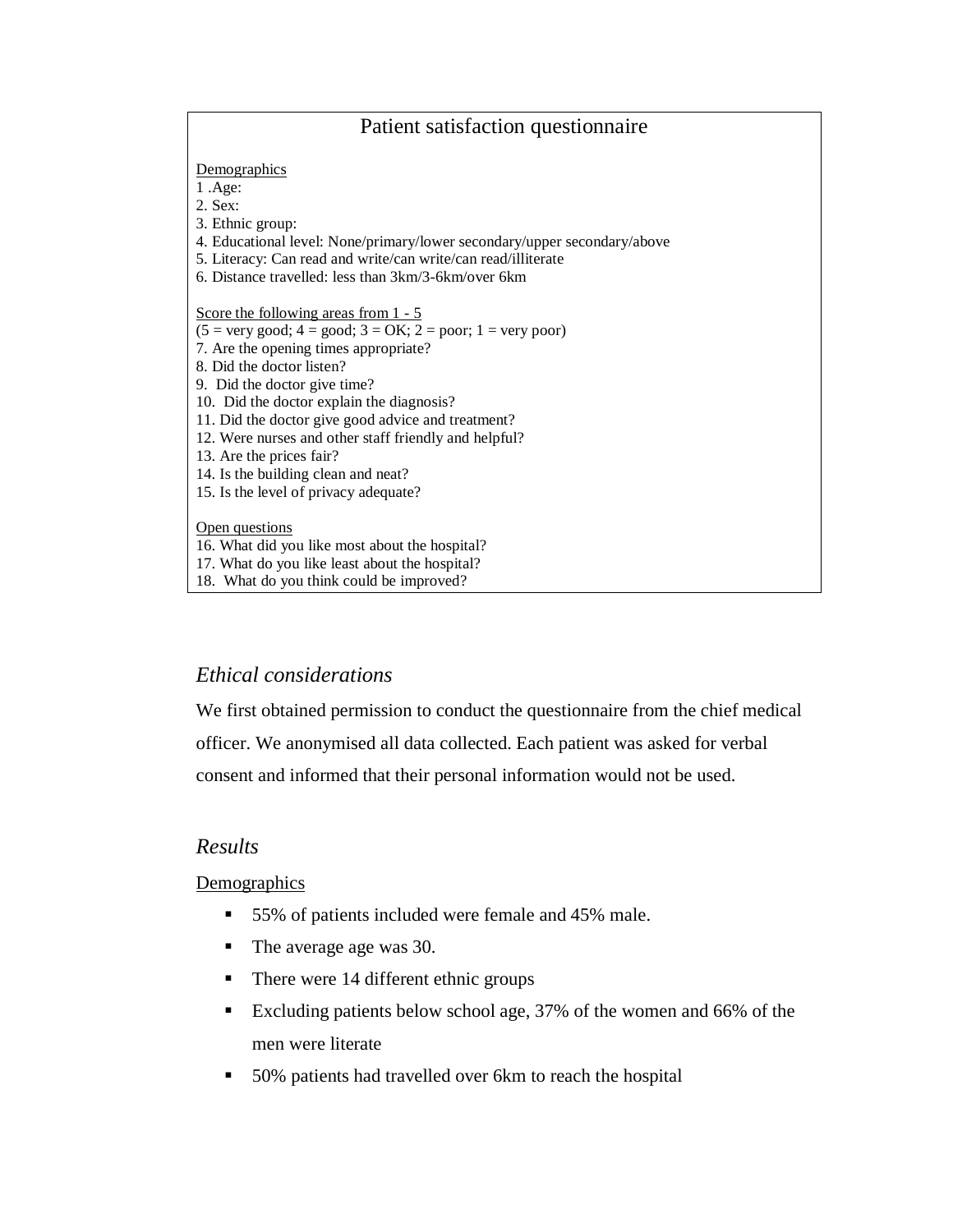#### Scored questions

| Question | <b>Average score</b> |
|----------|----------------------|
| 7        | 3.3                  |
| 8        | 3.7                  |
| 9        | 3.7                  |
| 10       | 3.7                  |
| 11       | 3.4                  |
| 12       | 4                    |
| 13       | 3.9                  |
| 14       | 2.9                  |
| 15       | 3.5                  |

#### Open questions

- Areas most commonly identified as being "liked the most" by patients were treatment and nursing.
- Areas most commonly identified as being "liked the least" were the number of beds, the condition of the toilets and the facilities for poor people, although most patients said "nothing".
- Suggestions for improved mostly included more beds, more toilets, and better cleaning, although again most patients said "nothing".

## *Potential for bias*

Because we used an interpreter, we had no control over the way in which the questions were asked of patients. Bias could have been introduced through the interpreter leading patient's answers. Another potential for bias comes from the fact the interpreter was a volunteer at the hospital, and could therefore have made patient's replies sound more favourable. Also, because the questionnaire was conducted at the hospital rather than on neutral territory, patients may not have given their true opinion – particularly as nurses and other patients could hear their replies.

## *Discussion*

 Firstly, our questionnaire illustrated the difference in patient demographics between Nepal and the UK; there were very few elderly patients. This reflects true differences in population demographics; only 3.6% of Nepal's population are over 60, compared to 15.7% in the UK [3,4]. Our results also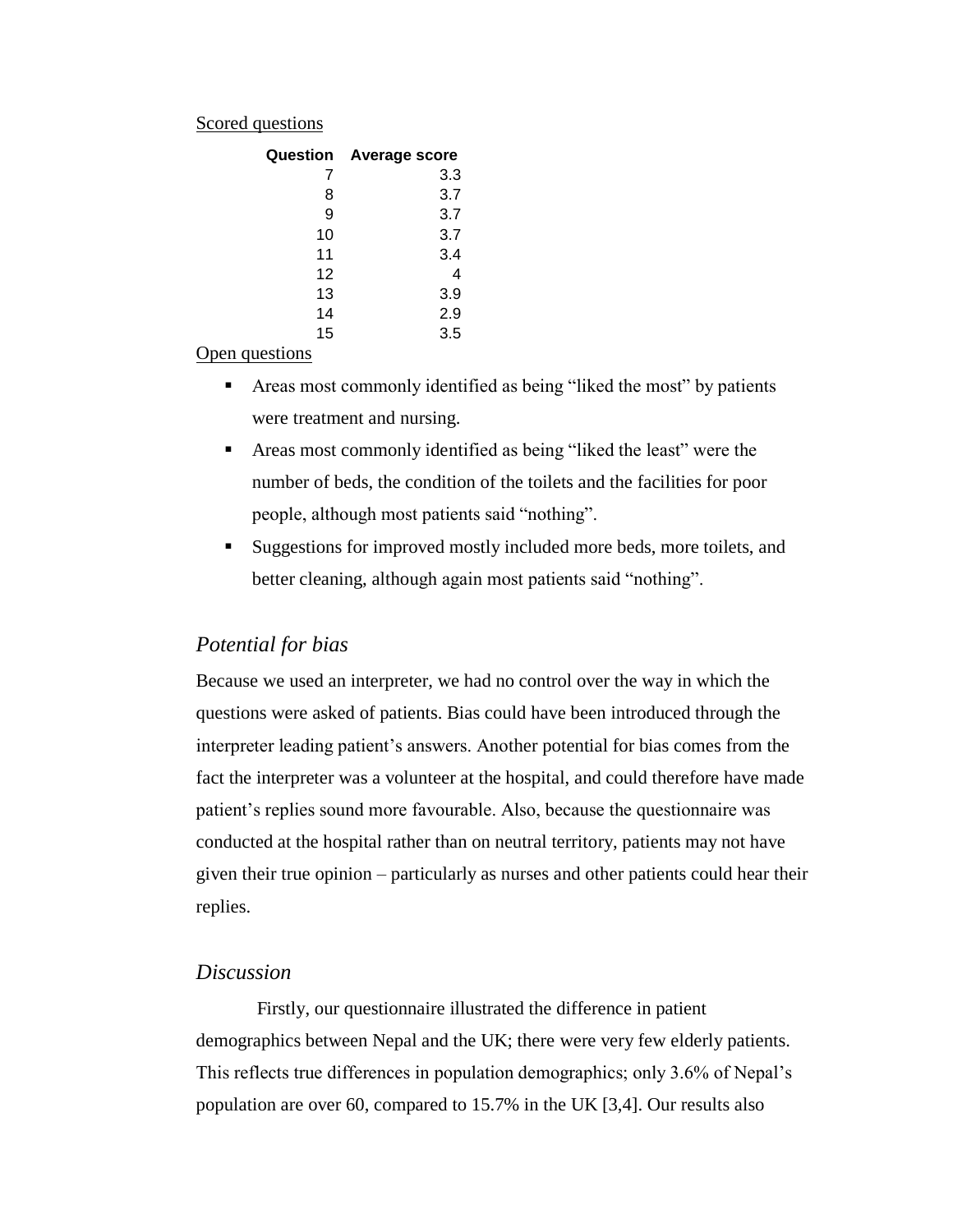reflect one of the many gender disparities of the country – the literacy level is much higher in men than in women.

 Patients were generally happy with the services provided by the hospital. Lowest scoring areas were opening times, advice given by the doctor and cleanliness of the building. Scores for cleanliness and privacy were a lot higher than I expected; I think that this is because of sanitary and cultural differences, respectively, between Nepal and the UK. To my Western eye, the state of the hospital was disgusting; however, the general standard of living in Nepal is lower and therefore people's expectations of the hospital's cleanliness will be lower. As regards privacy, the absence of curtains around beds would be unacceptable in the UK; in a country like Nepal, where people often wash in public and several families may live in the same house, this is not so much of an issue. The areas identified for improvement were, unfortunately, ones that cannot easily be addressed – more beds, toilets and facilities require more money which is, needless to say, already in short supply.

#### **Personal observations**

I found some of the attitudes towards patient care at Gorkha rather challenging. An elderly lady presented in outpatients with joint pain and shortness of breath. She was very anxious and confused; I think she may have been suffering from dementia. The doctor diagnosed her with "postmenopausal syndrome", explaining that women "go a little bit crazy" after the menopause. Several other women presenting with similar symptoms were also given this diagnosis; they were simply given painkillers and discharged. This was not a diagnosis given to women who had just gone through the menopause; the women we saw were in their 70s and 80s. It seemed to me that it was a label used to dismiss confused, osteoporotic elderly women who were no longer the invaluable domestic workhorses they were in their younger years. I personally felt that this was a reflection of the attitude towards women; although a lot more visible and participant in society than in neighbouring India, their incredibly hard work is not sufficiently recognised.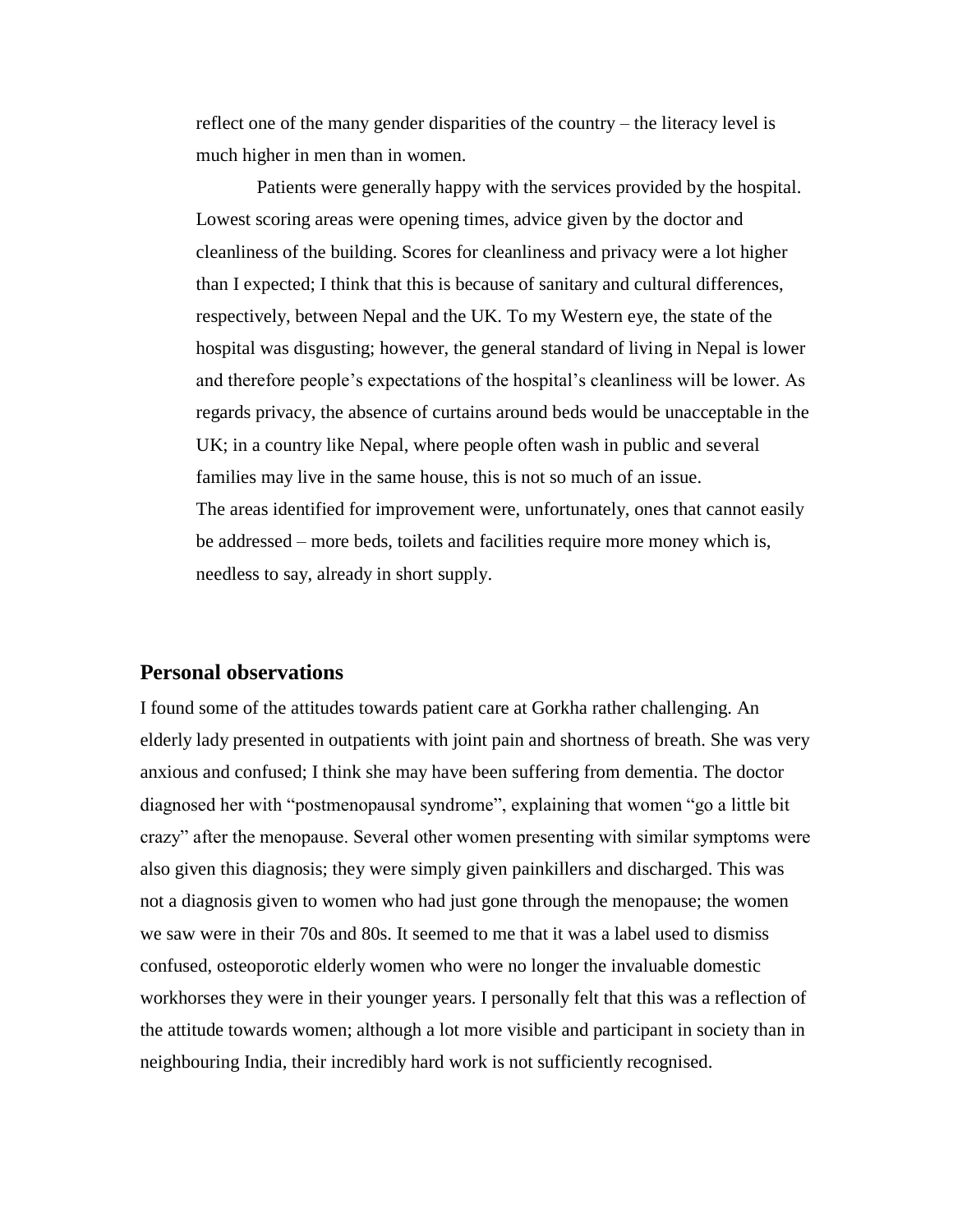The concept of whole person care was totally absent. Comprehensive histories were never taken; all focus was on the symptoms. For example, women presenting with symptoms of pelvic inflammatory disease were never asked a sexual history; there was no awareness of sexually transmitted infections.

 Another case that really stuck in my mind was that of a young teenage girl who was admitted with multiple abscesses. As well as having lesions in a number of different sites, she had several scars of a similar size. My concern was that she could be immunocompromised or possibly a victim of abuse; when I raised these concerns with the doctors they were dismissive, their only objectives being clearing the infection and getting the bed vacant. On reflection, I appreciate that such attitudes are more understandable when working in an environment in which resources are so scarce. I also believe that subjects such as abuse and HIV need to be much less of a taboo so that they can be appropriately addressed.

 Mental health is another area that is massively neglected. It is very little talked about because of the stigma attached; it receives barely significant attention from the Government, which spends about 1% of the total health budget on mental health services. The majority of healthcare facilities across the country offer no specific mental health services whatsoever; those which do exist are disproportionally located – for example, 80% of the psychiatry beds in the country are located in or near the capital city [3],[4].

We also visited a small private hospital in Gorkha, which had been set up by two young doctors. As one would expect the hospital was far better equipped and much cleaner than the government hospital. The patients were obviously more wealthy and educated. The doctors were much more committed and enthusiastic; however, this was inevitable given that the hospital was established through their personal investment of time and money. In the government hospital morale was understandably low given that they work with such massively limited resources. My experience of the private hospital and the differences I observed between it and the government hospital highlighted the need for equality of wealth and education in order for there to be equality of healthcare.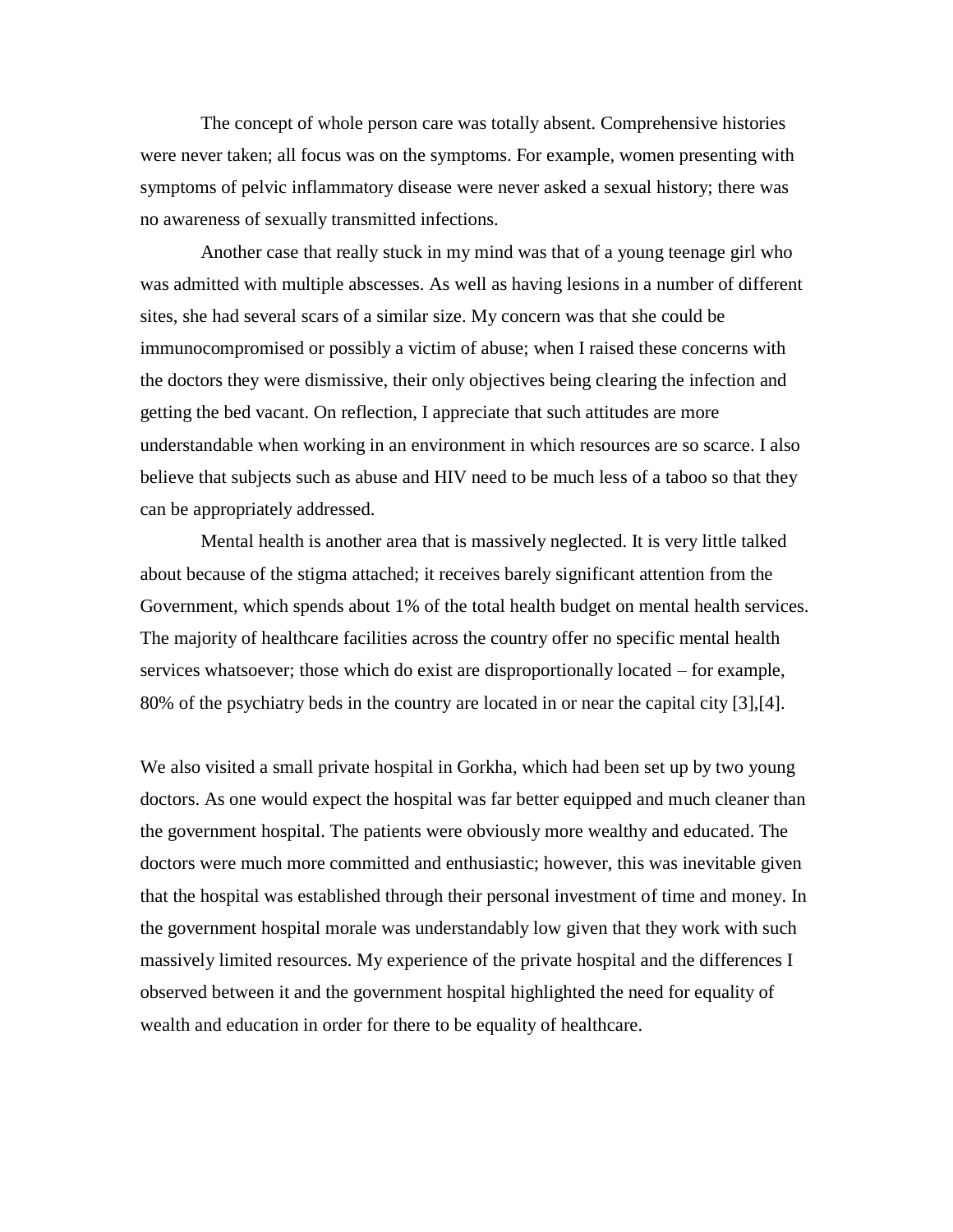## **Suggestions**

Elective students and volunteers have been visiting Gorkha hospital for several years; the problems they highlight are always the same but little is done to address them. Of course, many of the problems are due to a lack of funding. I am pleased to report that there was a lot of painting being done when I was there; the need for this was stipulated in the elective reports of previous students. Other areas which need urgent attention are:

- Hand washing facilities need to be improved; there are no hand basins on the wards.
- The floor is broken and uneven, making it very difficult to clean and push trolleys.
- The toilets are very dirty, which is a massive problem given that so many of the patients are suffering from diarrhoeal disease

Medical notes are written when the patient is admitted, but not updated on the ward rounds (excluding drug charts, observation charts etc.). It would make for better continuity of care if the notes were added to on each ward round.

 It would be helpful, particularly for visitors to the hospital, if the staff had some form of identification, as it was often difficult to know who was an employee and who was a patient.

# Second placement: Kanti Children's Hospital, Kathmandu

## **Organisation and staffing**

Kanti began as a general hospital, established in 1963 under Soviet patronage. In 1970, it became the only specialist paediatric centre in Nepal. Like many other parts of the country's infrastructure, the hospital is largely reliant on foreign funding to supplement the yearly Government budget. Although 42% of the population is less than 14 years of age, there are only 1000 paediatric beds in the whole country, 300 of which are at Kanti. For whatever reason, the Government invests far more money in the large adult hospitals.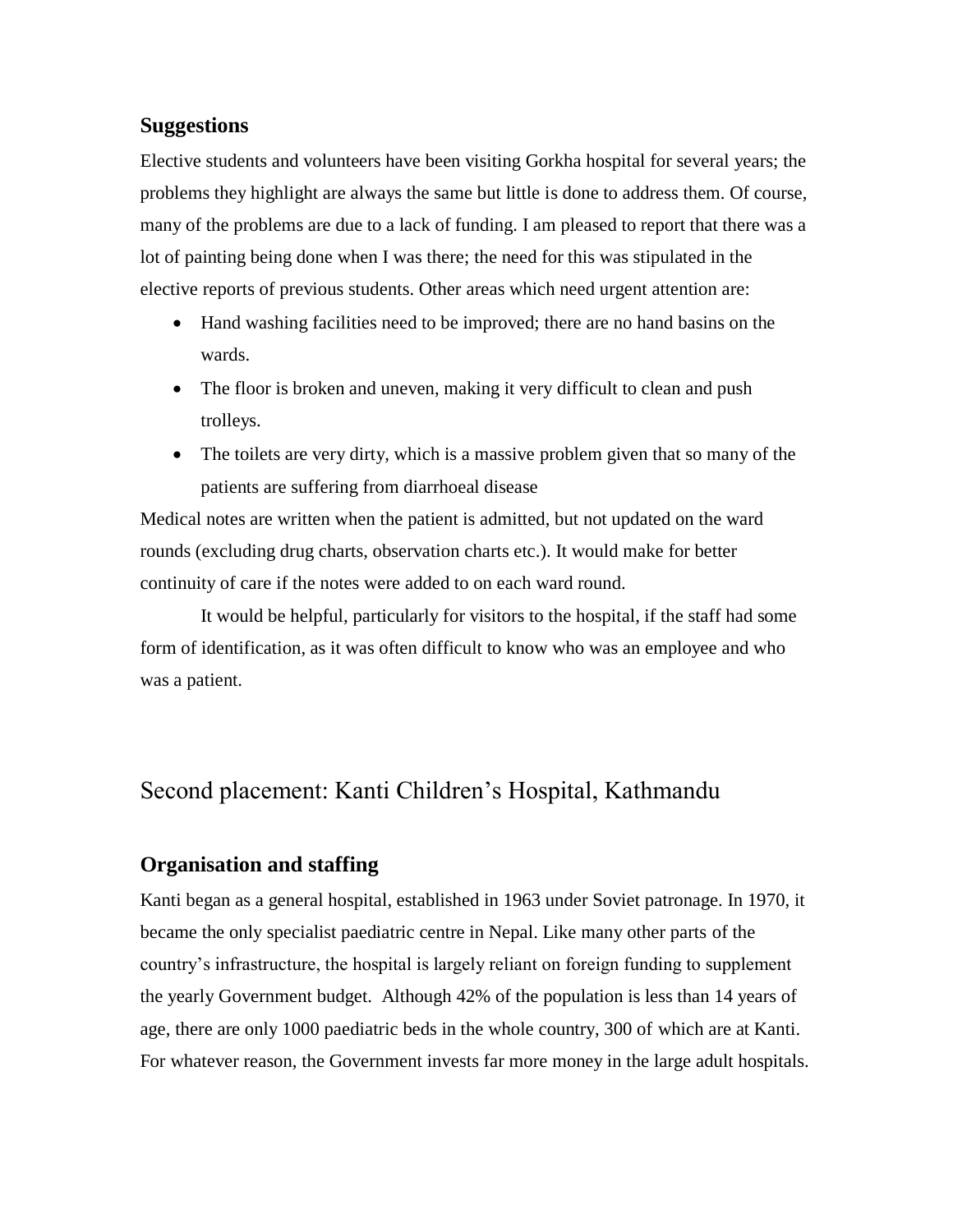Some of the hospital staff are provided by the government; these staff are changed every 2 years. Other staff are contracted by the hospital.

 209 of the 300 beds are free or partially free, the remainder are paying beds. The only difference between the free and paying beds is the cleanliness and tidiness; patients receive the same care. Medication and surgery must be paid for unless, as in Gorkha, patients are very poor - no person is turned away because they cannot pay.

 Kanti hospital includes the following departments: Emergency, Oncology, Cardiology, General medicine and surgery, nephrology, acute respiratory medication, oral rehydration department, NICU, PICU.

 The outpatient department is separated into medical and surgical sections. As well as providing follow-up appointments for discharged patients, the outpatient department operates in a in a primary care capacity, as in Gorkha. When the OPD is closed, the Emergency department takes on this role.

 The hospital plays a big role in training local medical students, as well as accepting many foreign students for electives and volunteer work.

 Kanti operated in a similar way to Western hospitals, so my experience of the hospital was similar to my experience as a medical student back home.

## **Conditions seen**

I observed many interesting cases at Kanti. Particularly interesting was that of a young girl who presented in the Emergency department with fatigue. On first appearances the girl looked about 4 or 5 years old, although her facial features were very coarse. However, her parents revealed that she was in fact  $11 -$  she was showing profound features of growth failure. Further history taking elicited that she was deaf-mute and had displayed massive developmental delay. A provisional diagnosis of congenital hypothyroidism was made, pending investigations. On examination, her skin was very dry and she had slow relaxing reflexes; a provisional diagnosis of congenital hypothyroidism was made, pending investigations. This case was a shocking example of the stark contrast between healthcare in the developed and developing worlds; in the UK, this girl would have been identified as having hypothyroidism at birth and prompt treatment would have enabled her to lead a normal life.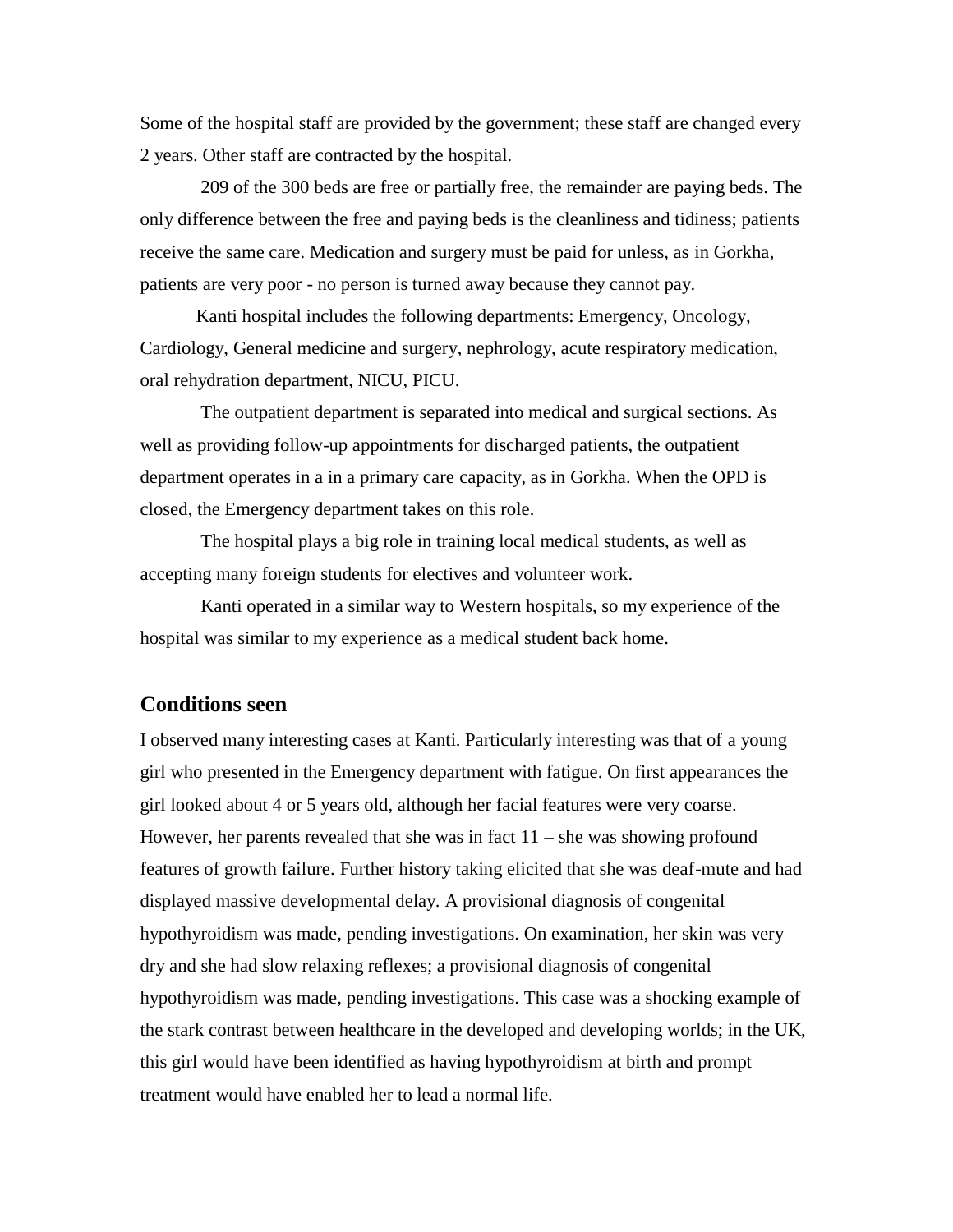Another, similarly affecting case was that of a 3-year-old boy who clearly had a genetic syndrome of some description; he was dysmorphic, showed signs of growth delay and displayed repetitive movements of his hands. He also presented in the Emergency department, but with symptoms of an upper respiratory tract infection. The history revealed gross developmental delay; he could not walk and had never started talking. Although he had been previously seen at a hospital, his parents had mislaid the notes and could not remember the outcome. Again, the same baby in the UK would have been diagnosed at birth; in Nepal, 90% of babies are born at home, with no skilled health worker attending, and there is no national system of antenatal or postnatal care. Very poor education and awareness of health and disease exacerbates this situation; parents may not recognise that their child is not normal, or not realise that help is available.

## Urban versus rural healthcare

The differences between Kanti and Gorkha hospitals reflect the inequality of healthcare provision between rural and urban Nepal. Its comparative wealth of facilities and staff is indicative of the highly urban-centric distribution of funds. This seems ridiculous in a country where 86% of the population live in remote rural areas. Rural areas are massively understaffed; many of the nurse and physician posts are vacant. Staff morale is understandably low in these areas, where they simply do not have the resources to provide their patients with a good standard of care. The contrast between attitudes of staff in Gorkha and Kanti was huge – in Gorkha the doctors almost seemed to be waiting out a sentence, whereas at Kanti they were very enthusiastic. This is understandable; in Gorkha the doctors are forced to be generalists and interesting cases must invariably be referred to higher centres, whereas at Kanti they are working in a far more stimulating environment in specialties they are passionate about.

 Because people from rural areas have to travel great distances to get to tertiary health centres, they may not be able to stay long enough to receive their treatment because of commitment to their family in the countryside. A particularly poignant example of this was the story of a father who had brought his son to Kanti to receive treatment for acute lymphoblastic leukaemia. Although the hospital offered the treatment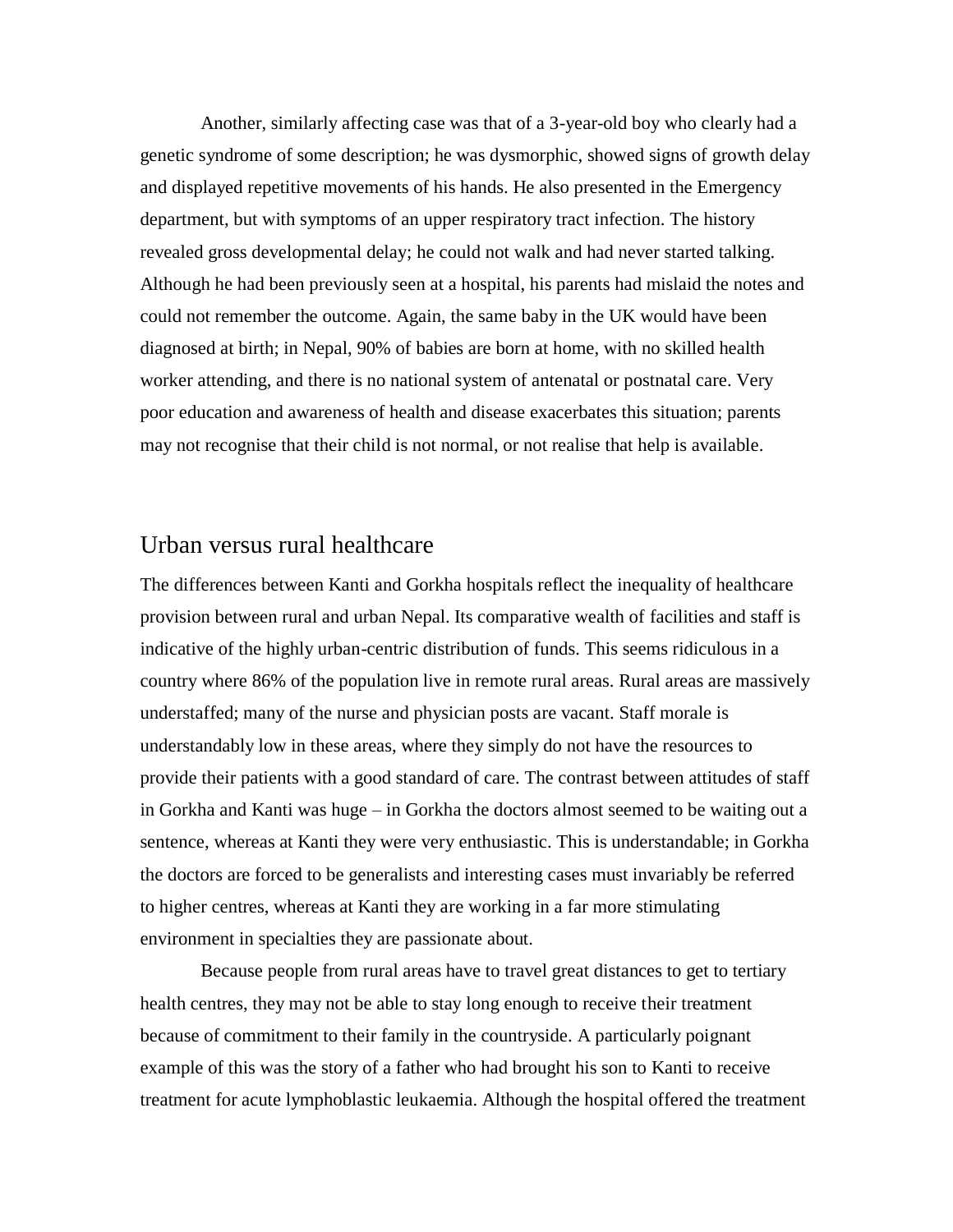free, the father could not afford to stay in Kathmandu; he had to return to his village to continue working and providing for the rest of his family. He was forced to sacrifice one son's life in order to safeguard the lives of the other family members.

 There are also some similarities, most of which relate to lack of resources; in both Gorkha and Kanti gloves were washed, resterilised and reused.

## Problems faced by the health system

Several factors contribute to the constraints and challenges faced by the Nepali health system. Lack of trained manpower and inadequate infrastructure are obvious; however one of the biggest problems is inadequate management. An example of this poor management is the 2-yearly rotation of government medical staff; this prevents effective continuity of care. I came across a particularly dumbfounding example of this system at Kanti: a specialist paediatric oncologist who was vital to the oncology department of the hospital (which is the only such department in the country) was being transferred to another hospital where his specialist expertise would be completely wasted.

 Another problem is the lack of stored patient information outside of the large urban hospitals. Patients keep their own outpatient notes so if these are lost; there is no record of their past medical history. No doctor can ever be in possession of a patient's full clinical picture. If hospitals were able to communicate with each other and keep a record of each patient's visit, care would be much more coordinated and consistent.

 Unfortunately, corruption is endemic in Nepal, and the health system is not spared. Several doctors told us that often money is diverted before it gets to the patients. In both placements, I came across "directors" trying to make trouble for the doctors responsible for elective students, I believe that reason for this was that that they wanted a slice of our fee – this may sound rather cynical, but corruption is a very real problem.

## Ethical issues

I feel that several of the scenarios I have discussed involve ethical questionability - the girl with multiple abscesses should have been investigated further; it was not in her best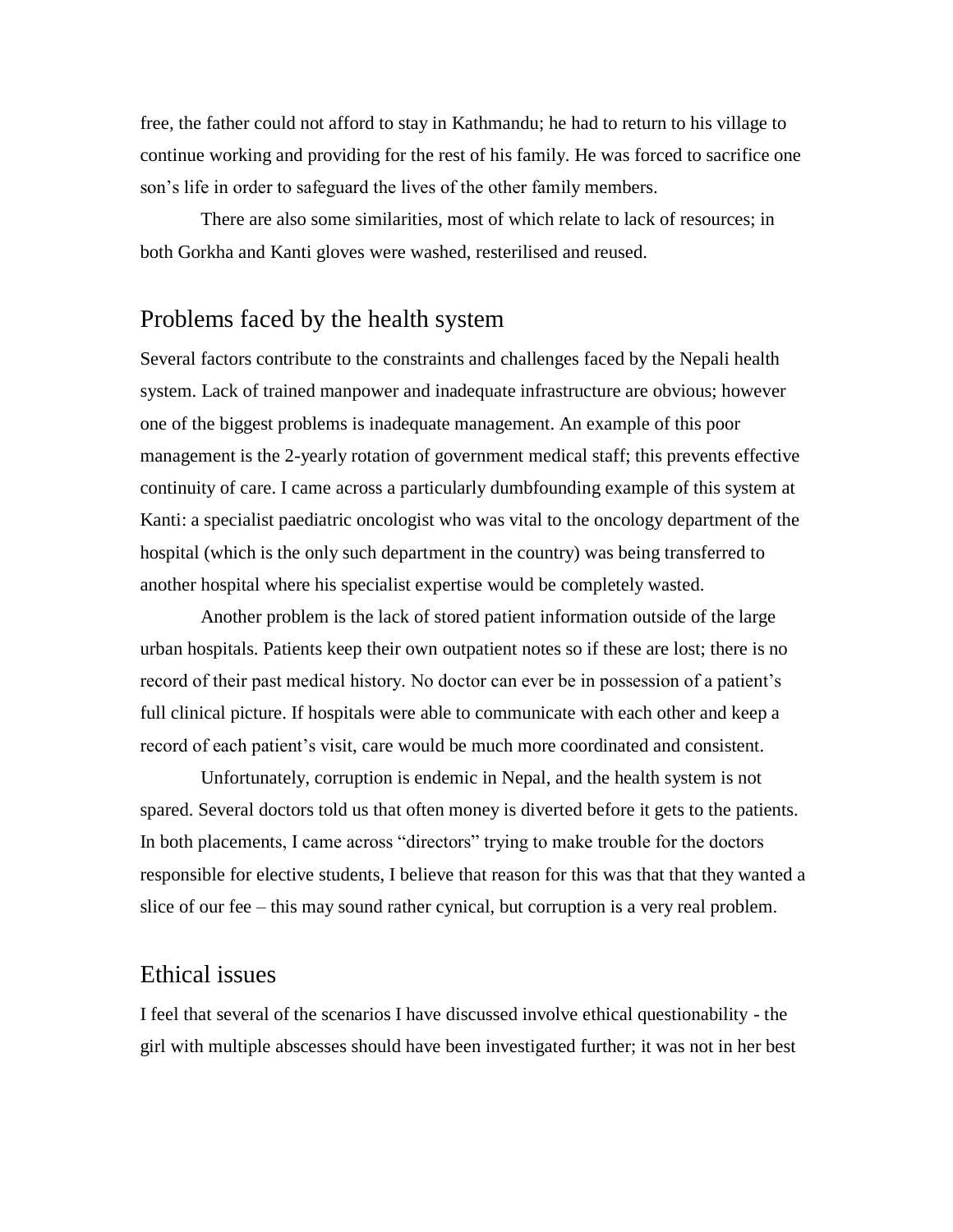interests to treat only her infection and then discharge her. In the UK, such a case may even have involved child protection.

 It could be argued that the cursoriness of history taking and examinations in Gorkha was unethical, particularly when the health of others could be at risk, as is the case with sexually transmitted disease.

 We were rarely introduced to patients as students; in one particular case when a doctor asked me to perform a vaginal examination on a young woman with severe pelvic pain I refused, because she was clearly very distressed and had no idea who I was. The doctor could not understand this; on reflection I think this was because the doctor-patient relationship is so paternalistic in Nepal – patients are rarely involved in decisions about their care and consent is rarely informed.

 It would be unacceptable to have more than one consultation per room in the UK; the OPD in Gorkha was sometimes more of a social gathering than a doctor's surgery! Clearly, patient confidentiality and data protection are not major concerns in Nepal.

## Conclusion

There are many differences between the healthcare systems in Nepal and the UK. Whereas our services are free at the point of care, people in Nepal usually have to pay for consultations, inpatient stays, medication and operations. The only similarity is that, like here, patients do not have to pay for prescriptions in certain circumstances – although there is no organised system for this in Nepal, unlike the system of HC2 forms etc. in this country.

 The first point of consultation for patients in the UK is of course a GP surgery; for most people in Nepal it is a pharmacy or small health post, where there may not be a qualified practitioner. The absence of a properly organised primary care system means that there is no continuity of care, and makes chronic disease management very difficult for the majority of the population. The system of Primary Care Trusts in the UK means that healthcare is organised and managed at a local level; in Nepal, most management and finance decisions are made centrally.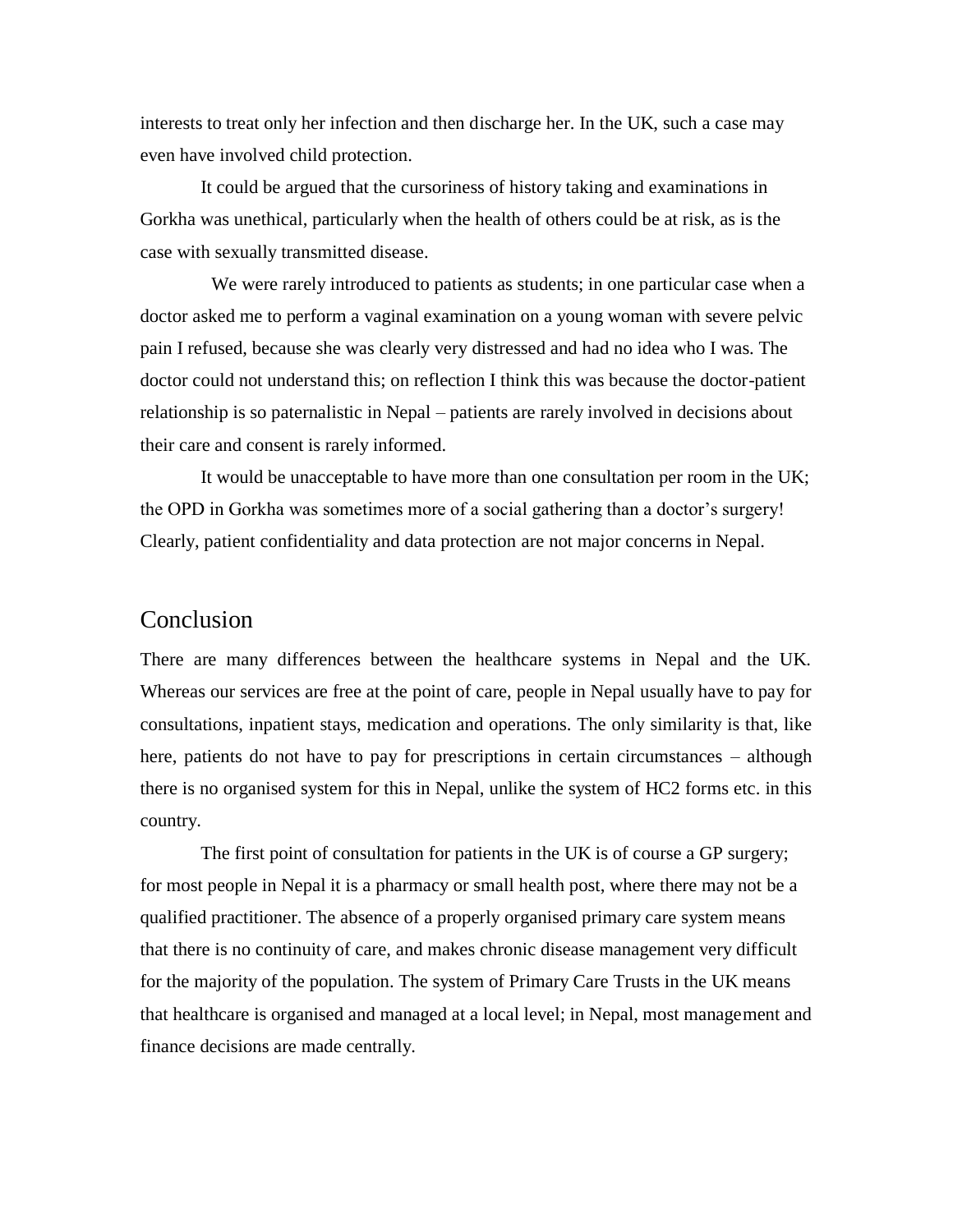Here in the UK, where a person lives does not usually prevent them having easy access to a doctor; in Nepal, this is commonplace. Through spending time in two very different hospitals, I have experienced first-hand the inequality between rural and urban healthcare in Nepal.

 The healthcare system in Nepal faces many problems, as I have discussed. I think that one of the most important issues is the lack of health education and awareness within the population.

 During my elective I was able to improve some of my clinical skills; I also learnt about conditions such as enteric fever, TB and malaria which I am unlikely to be frequently exposed to in the UK. Through the teaching provided by the doctors at both hospitals, I gained a deeper understanding of communicable diseases, including their biochemistry profiles and treatment protocols.

## Personal reflection

My experience in Nepal was not only medical; living in a country with a completely different culture broadened my outlook on several aspects of life. For example, I have always been rather dismissive of religion – for many people in the UK, it is not an important part of life. I found it fascinating to learn about and experience religion in a country where it is so central to peoples' lives; it made me realise its importance, for better or worse, throughout the world.

 In Gorkha, my colleague and I stayed with a local family, which was a brilliant cultural experience I feel very privileged to have had and which allowed me to learn about Nepal in a very real way. They were incredibly welcoming and lots of fun. One of the daughters was sitting the equivalent of GCSEs during our stay. Her dedication was amazing; we learnt through her that to attain scholarships and thus be able to continue with education she would have to get top grades. This was very humbling and made me realise how often we take our education for granted in the UK. The 18-year-old son had had a pituitary tumour some years ago and as a result has not yet been through puberty. His treatment cannot be provided in Nepal; he must travel to Delhi to receive the massively expensive hormone injections that he needs. Although reasonably well-off by